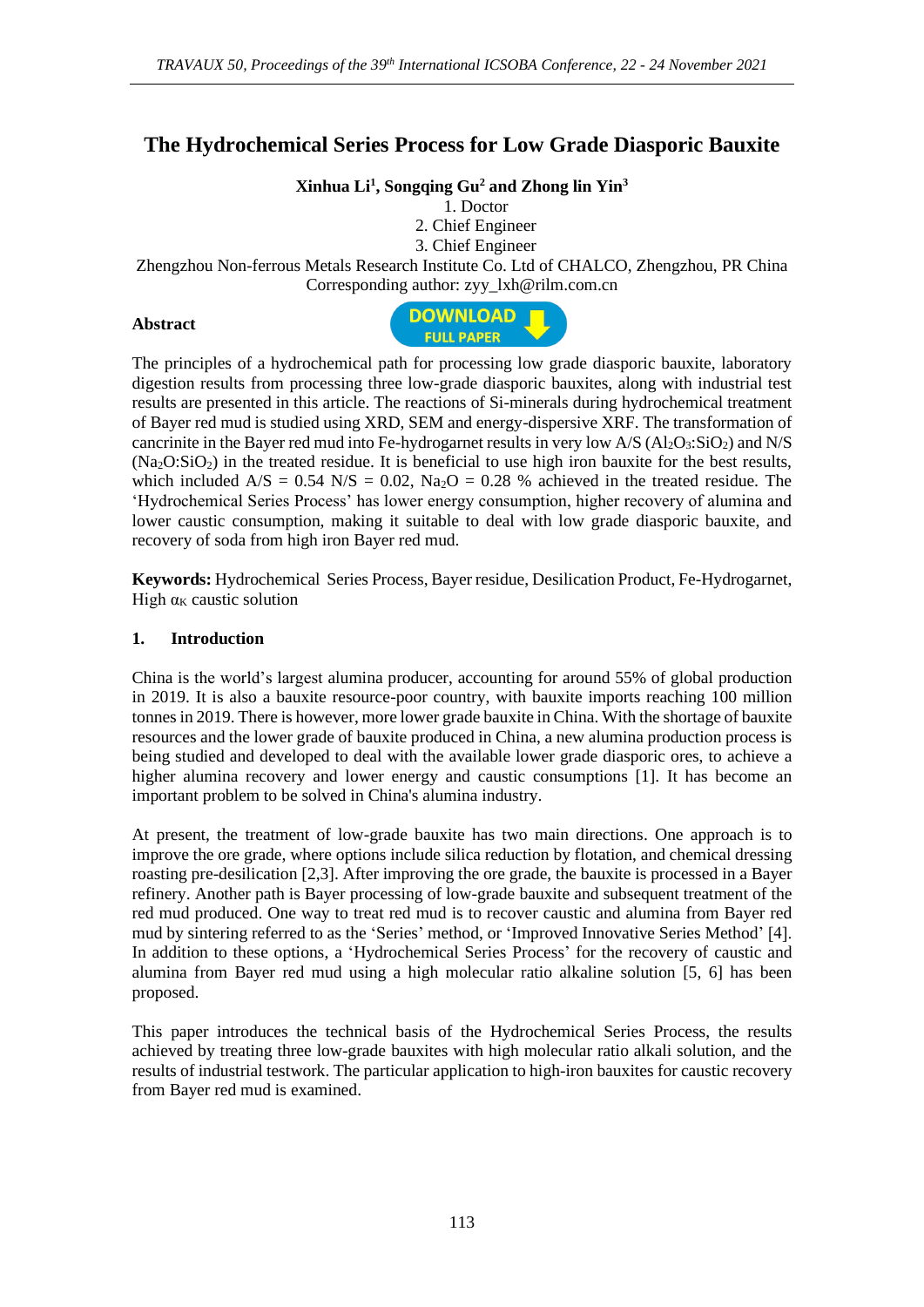## **2. Hydrochemical Series Process Testwork**

To test and demonstrate the Hydrochemical Series process, the lower grade bauxite ores were first processed in a simulated Bayer process digestion, before mud settling and washing. The resulting Bayer red mud (or 'bauxite residue') was then treated by a hydrochemical extraction process which includes digestion in a high caustic/low alumina liquor, with the addition of lime at normal temperature and pressure to leach alumina and liberate caustic soda from the Bayer red mud.

The lime solids or 'dealuminising slag' produced from the digestion/extraction of the Bayer red mud is recycled to the Bayer digestion, as a substitute for the usual digestion lime addition. The aim of the Bayer digestion is then to maximize recovery of alumina from both the primary bauxite ore and dealuminized slag. To simulate these steps, the next batch of Bayer red mud was treated by recirculation, and the dealuminized slag was added into the Bayer digestion step as an additive. The caustic soda required to maintain liquor caustic for the whole Bayer cycle is added into the red mud dissolution step. The process flowchart is shown in Figure 1.



**Figure 1. Process flowchart.**

The key to the process is that caustic soda and alumina can be recovered effectively by hydrochemical treatment of Bayer red mud with a high  $\alpha_K$  (high Na<sub>2</sub>O/low Al<sub>2</sub>O<sub>3</sub>) Bayer liquor, with the red mud A/S reduced to less than 0.8, and N/S to below 0.1. The results from the treatment of Bayer red mud from three different bauxites is described below.

## **3. Results of Hydrochemical Series Process Testwork**

The chemical composition of the three bauxites (A, B and C) treated by the Hydrochemical Series Process is shown in Table 1. Tests were performed with a Bayer liquor  $N_K$  (caustic as  $Na<sub>2</sub>O$ ) of 130 g/L, and a temperature of 260  $^{\circ}$ C. The addition rates of lime, expressed as a C/S ratio  $(CaO:SiO<sub>2</sub>)$  to the Bayer red muds tested was 0.4, 1.0, 1.2, 1.4, 1.6, 1.8, 2.0, 2.4, 2.8.